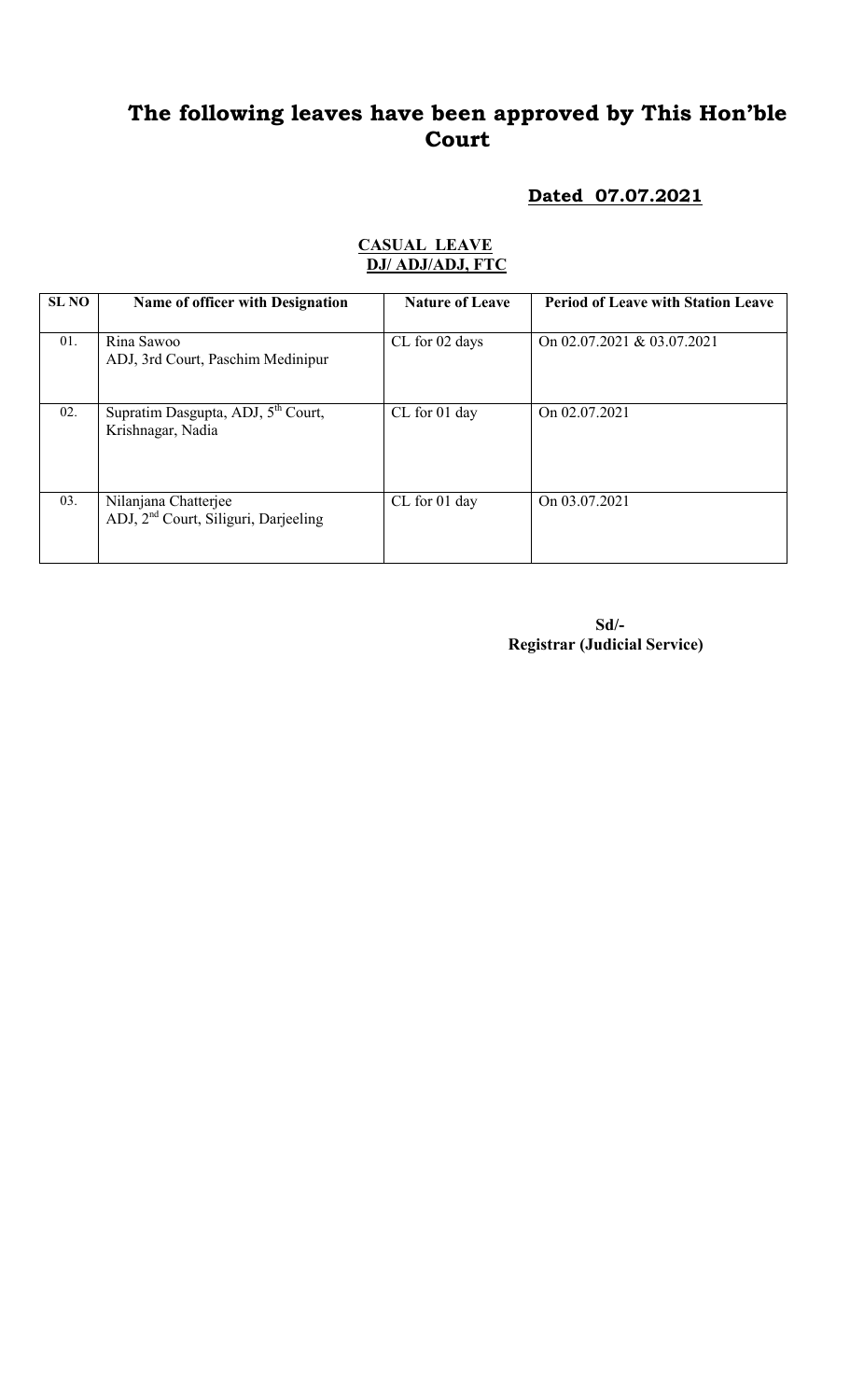# The following leaves have been approved by This Hon'ble Court

#### Dated 07.07.2021

#### CASUAL LEAVE DJ/ ADJ/ADJ, FTC

| <b>SL NO</b> | Name of officer with<br><b>Designation</b>                             | <b>Nature of Leave</b> | <b>Period of Leave with Station Leave</b>       |
|--------------|------------------------------------------------------------------------|------------------------|-------------------------------------------------|
| 01.          | Shankar Mani Tripathi<br>ADJ & LRO, Tamluk, Purba                      | CL for 04 days with SL | From 05.07.2021 to 08.07.2021                   |
|              | Medinipur                                                              |                        | SL:03.07.2021(E)<br>to $09.07.2021(M)$          |
| 02.          | Sri Hiranmoy Sanyal                                                    | CL for 02 days wih SL  | On 12.07.2021 and 13.07.2021                    |
|              | ADJ, FTC, 3rd Court, Malda                                             |                        |                                                 |
|              |                                                                        |                        | SL:09.07.2021(E)                                |
|              |                                                                        |                        | To 14.07.2021(M)                                |
| 03.          | Somnath Chakraborti<br>ADJ, 1 <sup>st</sup> Court, Krishnagar,         | CL for 01 day with SL  | On 23.07.2021                                   |
|              | Nadia                                                                  |                        | SL:22.07.2021(E)                                |
|              |                                                                        |                        | To 25.07.2021(E)                                |
| 04.          | Sonalee Nandy Chakrabarti<br>ADJ, 4 <sup>th</sup> Court, Krishnagar,   | CL for 01 day with SL  | On 23.07.2021                                   |
|              | Nadia                                                                  |                        | SL:22.07.2021(E)                                |
|              |                                                                        |                        | To $25.07.2021(E)$                              |
| 05.          | Ataur Rahman<br>ADJ, Bishnupur, Bankura                                | <b>Station Leave</b>   | From $09.07.2021(E)$<br>To 12.07.2021(M)        |
| 06.          | Gopal Chandra Karmakar                                                 | CL for 03 days with SL | From 12.07.2021 to 14.07.2021                   |
|              | DJ, Purba Medinipur                                                    |                        |                                                 |
|              |                                                                        |                        | SL:10.07.2021(M)                                |
|              |                                                                        |                        | To 15.07.2021(M)                                |
| 07.          | Pijush Ghosh<br>ADJ, 3 <sup>rd</sup> (Special) Court,                  | CL for 02 days with SL | On 19.07.2021 & 20.07.2021                      |
|              | Jalpaiguri                                                             |                        | SL:17.07.2021(E)                                |
|              |                                                                        |                        | To 21.07.2021(M)                                |
| 08.          | Viswaroop Sett<br>ADJ, 4 <sup>th</sup> Court, Purba                    | CL for 01 day with SL  | On 23.07.2021                                   |
|              | Bardhaman                                                              |                        | SL: 22.07.2021(E)                               |
| 09.          | Subhrajit Basu                                                         | <b>Station Leave</b>   | To 26.07.2021(M)<br>SL:10.07.2021(M)            |
|              | DJ, Birbhum at Suri                                                    |                        | To 12.07.2021(M)                                |
| 10.          | Sri Sandip Choudhury, ADJ,                                             | CL for 02 days with SL | On 22.07.2021 & 23.07.2021                      |
|              | 4 <sup>th</sup> Court, Jalpaiguri                                      |                        | SL:21.07.2021(E)                                |
|              |                                                                        |                        | To 26.07.2021(M)                                |
| 11.          | Bhaskar Bhattacharjee, ADJ,<br>1 <sup>st</sup> Court, Uluberia, Howrah | <b>Station Leave</b>   | SL: 09.07.2021(E)<br>To 12.07.2021(M)           |
| 12.          | Chaitali Chatterjee Das                                                | <b>Station Leave</b>   | SL:10.07.2021(M)                                |
|              | DJ, South24-Parganas                                                   |                        | To 12.07.2021(N)                                |
| 13.          | Srikumar Goswami                                                       | CL for 01 day          | On 09.07.2021                                   |
|              | Judge, Commercial Court at                                             |                        |                                                 |
|              | Alipore for 24pgs(S), Purba                                            |                        | SL:08.07.2021(E)                                |
|              | Medinipur, Paschim<br>Medinipur & Jhargram                             |                        | To 13.07.2021(M)                                |
| 14.          | Dr. Moumita Bhattacharya<br>ADJ, 2 <sup>nd</sup> Court, Contai, Purba  | CL for 02 days wih SL  | On 09.07.2021 and 12.07.2021                    |
|              | Medinipur                                                              |                        | SL:08.07.2021(E)                                |
|              |                                                                        |                        | To 13.07.2021(M)                                |
| 15.          | Abhiram Barman                                                         | CL for 03 days with SL | On 08.07.2021,                                  |
|              | ADJ, FTC, Chandernagore,                                               |                        | 09.07.2021 &<br>12.074.2021<br>SL:07.07.2021(E) |
|              | Hooghly                                                                |                        | To 13.07.2021(M)                                |
|              |                                                                        |                        |                                                 |

 Sd/- Registrar (Judicial Service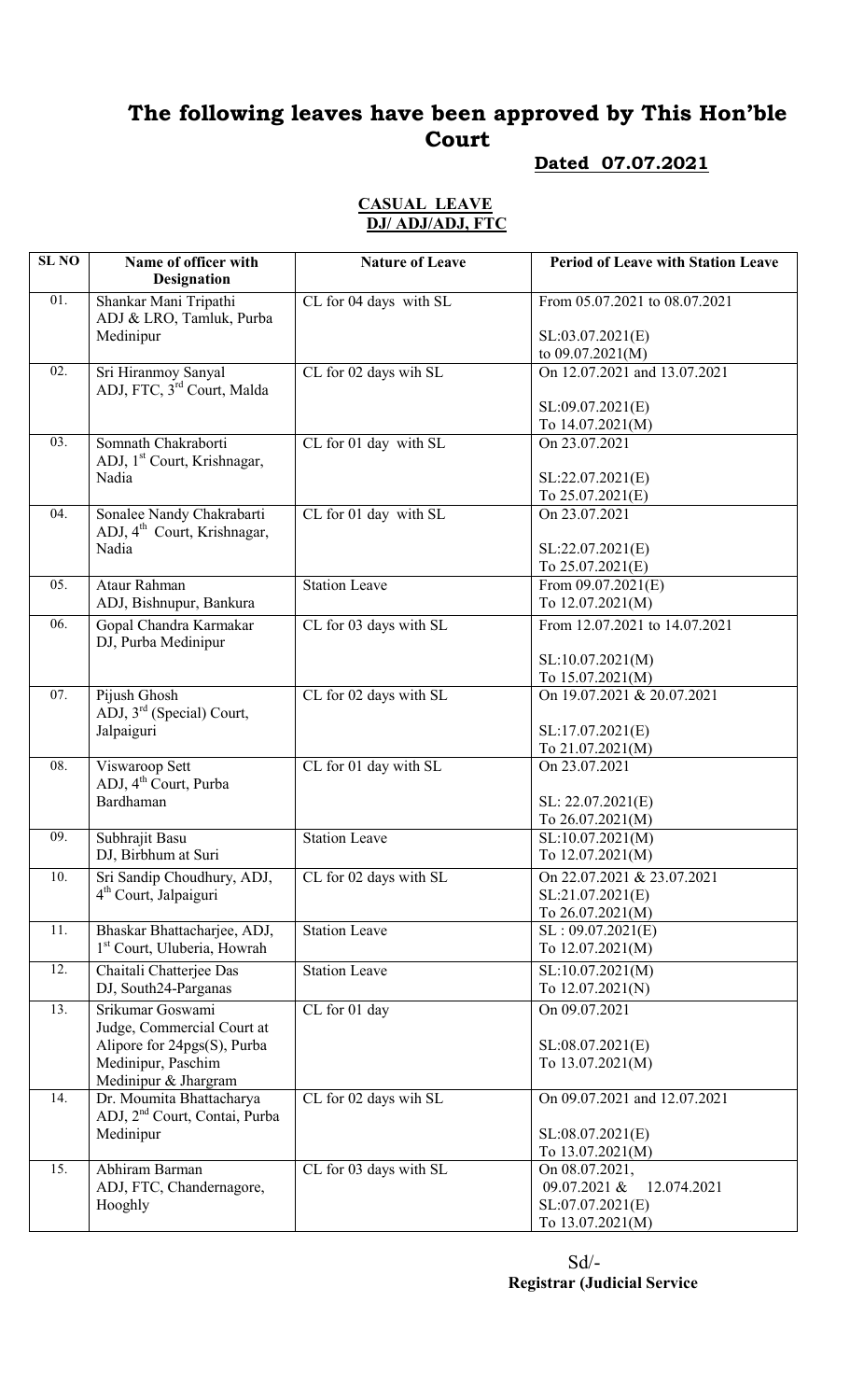## The following leaves have been approved by This Hon'ble Court

Dated 08.07.2021

| SL<br>NO | Name of officer with<br><b>Designation</b>                                                           | <b>Nature of Leave</b> | <b>Period of Leave with Station Leave</b>                                                     |
|----------|------------------------------------------------------------------------------------------------------|------------------------|-----------------------------------------------------------------------------------------------|
| 01.      | Ananta Kumar Singha<br>Mahapatra<br>ADJ, Special Court (E.C.<br>Act), Balurghat,<br>Dakshin Dinajpur | CL for 03 days with SL | From 21.07.2021 to 23.07.2021<br>SL:20.07.2021(E)<br>To $26.07.2021(M)$                       |
| 02.      | Smt. Manjusri Mondal,<br>ADJ, Amta, Howrah.                                                          | CL for 01 day with SL  | On 13.07.2021<br>SL:09.07.2021(E)<br>To 14.07.2021(M)                                         |
| 03.      | Indranil Adhikari<br>DJ, Murshidabad                                                                 | CL for 01 day with SL  | On 14.07.2021<br>SL:14.07.2021(M)<br>To 15.07.2021(M)                                         |
| 04.      | Sanghamitra Poddar<br>ADJ, FTC-2, Bichar<br>Bhawan, Calcutta                                         | CL for 04 days with SL | On 06.08.2021, 07.08.2021, 09.08.2021 &<br>10.08.2021<br>SL:05.08.2021(E)<br>To 11.08.2021(M) |
| 05.      | Smt. Sudeshna De<br>(Chatterjee), ADJ, 1st<br>Court, Alipore, South 24<br>Parganas                   | CL for 01 day with SL  | On 09.07.2021<br>SL:08.07.2021(E)<br>To 13.07.2021(M)                                         |

#### CASUAL LEAVE DJ/ ADJ/ADJ, FTC

 Sd/- Registrar (Judicial Service)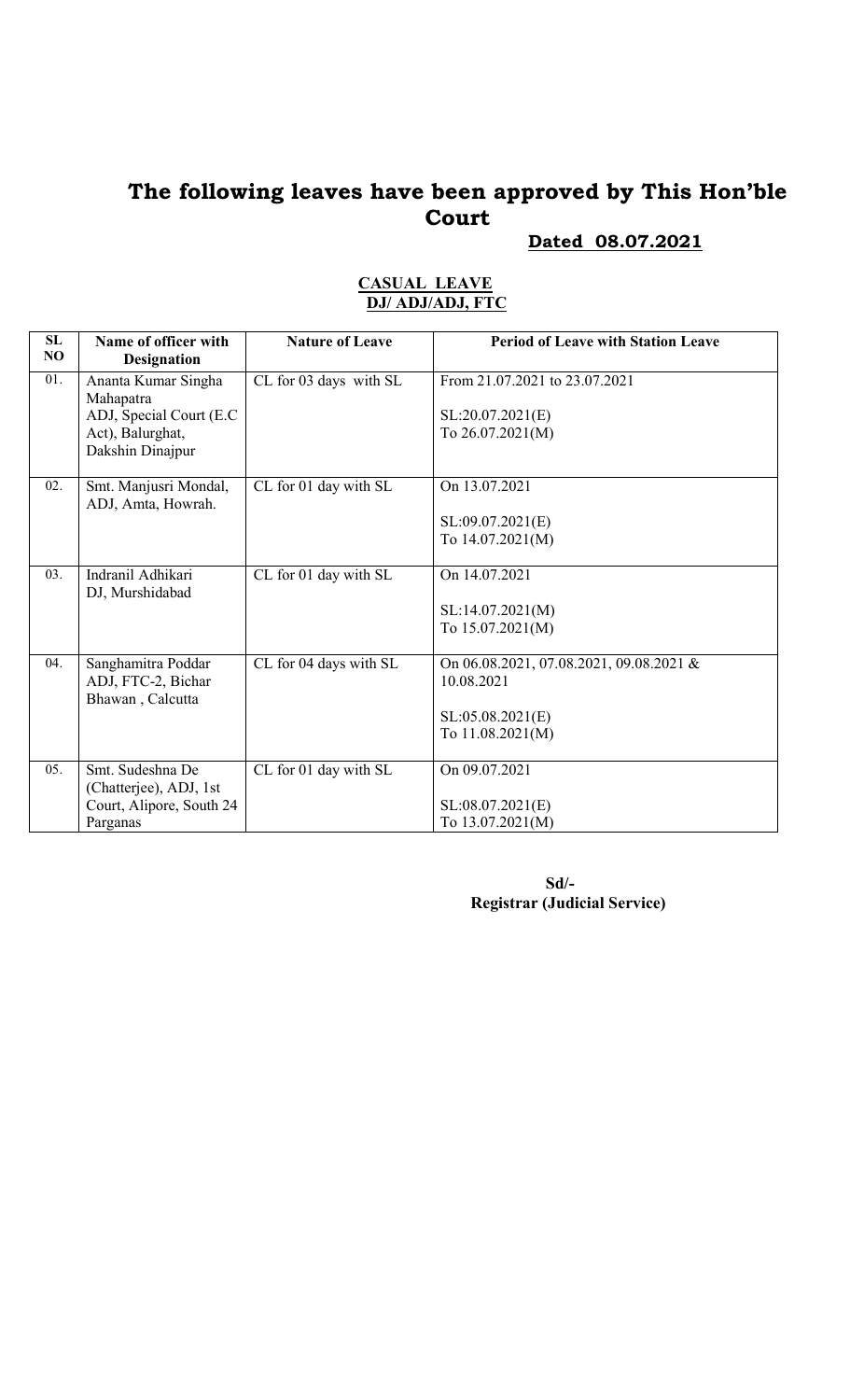### Dated: 07.07.2021

#### DJ/ADJ

| <b>SL NO</b> | Name of officer with<br><b>Designation</b>      | <b>Nature of Leave</b> | <b>Period of Leave with Station Leave</b> |
|--------------|-------------------------------------------------|------------------------|-------------------------------------------|
| 01.          | Sri Narendra Nath Dasgupta,<br>ADJ, Alipurduar, | Earned Leave 06 days   | From 26.07.2021 to 31.07.2021             |
|              | Jalpaiguri.                                     |                        | Prefixing: $24.07.2021 \&$<br>25.07.2021  |
|              |                                                 |                        | Suffixing: 01.08.2021                     |
|              |                                                 |                        | SLP: 23.07.2021 (E) to 02.08.2021<br>(M)  |

#### $CJ(JD)$

| <b>SL NO</b> | Name of officer with<br><b>Designation</b>                                           | <b>Nature of Leave</b>          | <b>Period of Leave with Station Leave</b>                          |
|--------------|--------------------------------------------------------------------------------------|---------------------------------|--------------------------------------------------------------------|
| 02.          | Amrita Pramanick, CJ(JD), 2 <sup>nd</sup><br>Addl. Court, Contai, Purba<br>Medinipur | Maternity Leave for 172<br>days | From 19.07.2021 to 07.01.2022<br>Prefixing: 18.07.2021             |
| 03.          | Smt. Nabanita Chatterjee,<br>$CJ(JD)$ , 3 <sup>rd</sup> Court, Diamond<br>Harbour    | Earned Leave for 11<br>days     | From 13.09.2021 to 23.09.2021<br>Prefixing: 11.09.2021 & 12.9.2021 |

 $\lambda$ 

 Sd/- Registrar (Judicial Service)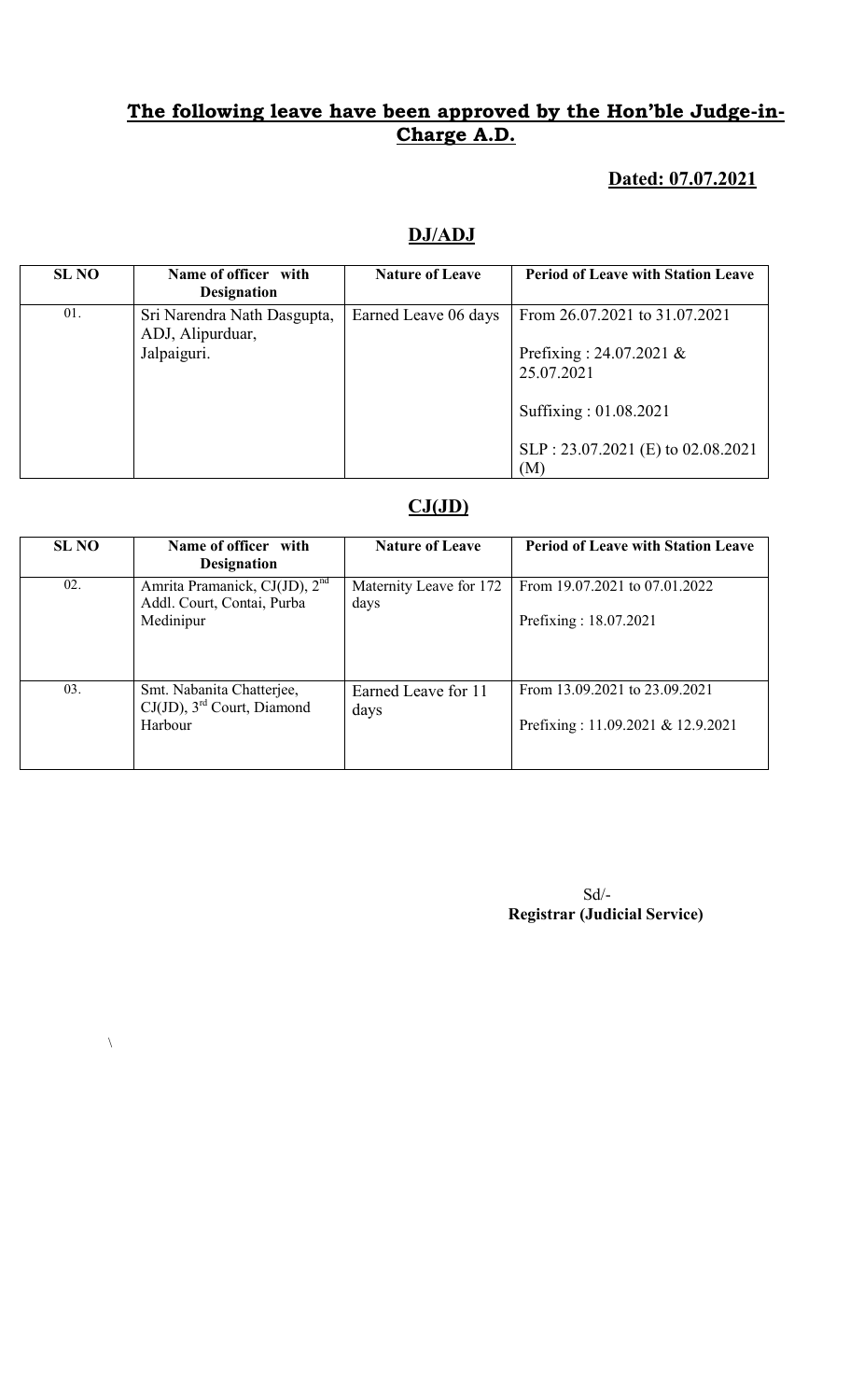### Dated: 07.07.2021

### $CJ(JD)$

| <b>SL NO</b> | Name of officer with<br><b>Designation</b>                                             | <b>Nature of Leave</b>        | <b>Period of Leave with Station Leave</b> |
|--------------|----------------------------------------------------------------------------------------|-------------------------------|-------------------------------------------|
| 01.          | Sri Kishor Kumar<br>Chakraborty<br>$CJ(JD)$ , Islampur, Uttar<br>Dinajpur              | Commuted Leave for<br>04 days | From 30.06.2021 to 03.07.2021             |
| 02.          | Smt. Sanchari Chatterjee<br>$CJ(JD)$ , 1 <sup>st</sup> Court, Barasat,<br>24 Pgs $(N)$ | Quarantine Leave 30<br>days   | From 17.05.2021 to 15.06.2021             |

Sd/-

Registrar (Judicial Service)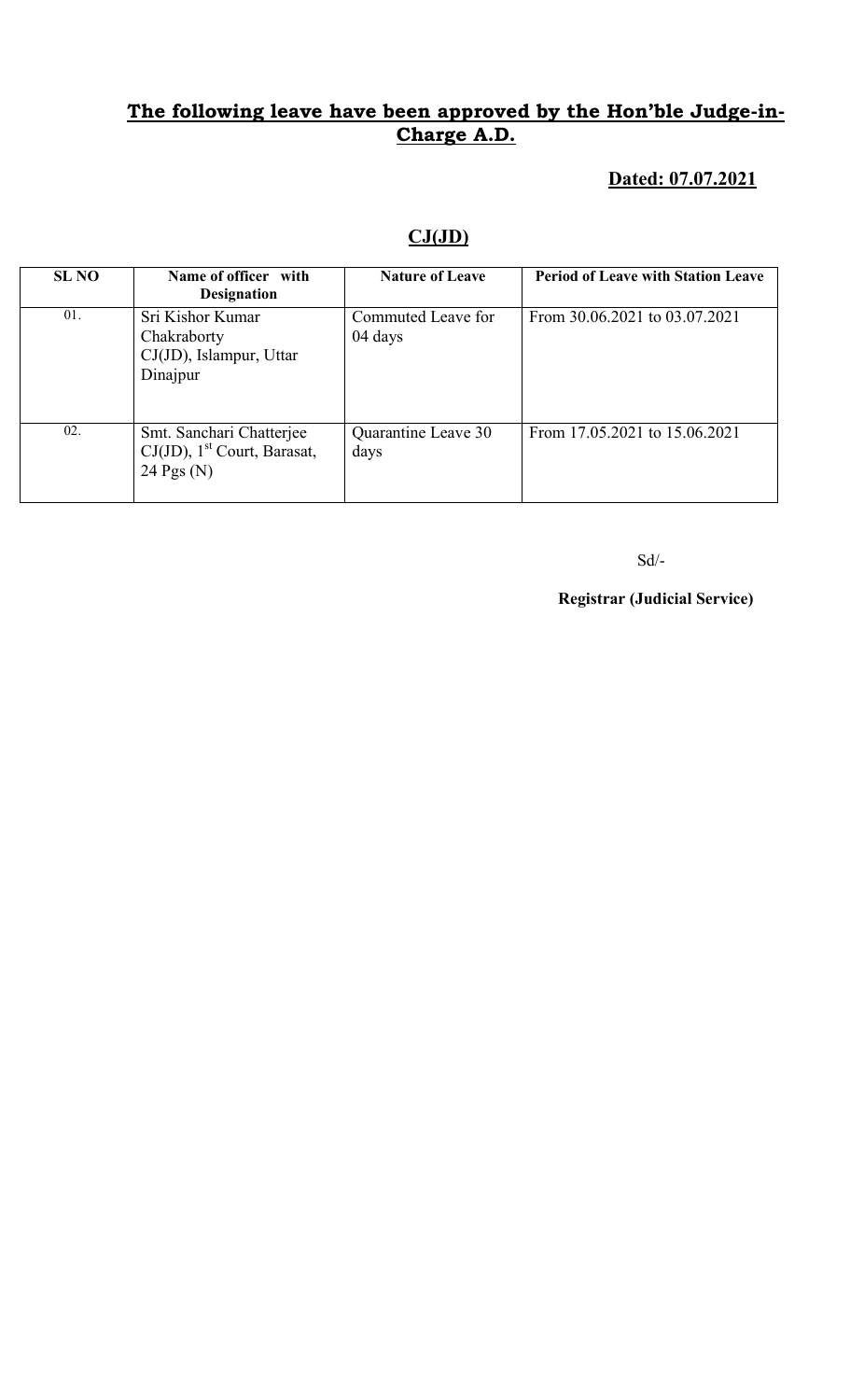### Dated: 08.07.2021

### DJ/ADJ

| <b>SL NO</b> | Name of officer with<br><b>Designation</b>                                                       | <b>Nature of Leave</b>      | <b>Period of Leave with Station Leave</b>                                                                                                       |
|--------------|--------------------------------------------------------------------------------------------------|-----------------------------|-------------------------------------------------------------------------------------------------------------------------------------------------|
| 01.          | Sri Ashis Kumar Hazra,<br>Judge, Spl Court (E.C. Act) cum<br>ADJ, Durgapur, Paschim<br>Bardhaman | Earned Leave for 04<br>days | From 14.07.2021 to 17.07.2021<br>Suffixing: 18.07.2021<br>SLP: 13.07.2021 (E) to 19.07.2021<br>(M)                                              |
| 02.          | Yasmin Ahmad<br>ADJ, 2 <sup>nd</sup> Court, Jalpaiguri                                           | Earned Leave for 05<br>days | From 19.07.2021 to 23.07.2021<br>Prefixing: 18.07.2021<br>Suffixing: 24.07.2021 and<br>25.07.2021<br>$SLP: 18.07.2021$ (M) to<br>26.07.2021 (M) |

#### JM

| <b>SL NO</b> | Name of officer with<br><b>Designation</b>                                | <b>Nature of Leave</b>      | <b>Period of Leave with Station Leave</b>                                                                                |
|--------------|---------------------------------------------------------------------------|-----------------------------|--------------------------------------------------------------------------------------------------------------------------|
| 03.          | Smt. Sremoyee Chakraborty<br>JM, 3 <sup>rd</sup> Court, Malda             | Earned Leave for 03<br>days | From 12.07.2021 to 14.07.2021<br>Prefixing : $10.07.2021 \&$<br>11.07.2021<br>$SLP: 09.07.2021$ (E) to<br>15.07.2021(M)  |
| 04.          | Smt. Nilanjana Banerjee, JM,<br>3 <sup>rd</sup> Court, Serampore, Hooghly | Earned Leave for 11<br>days | From 13.09.2021 to 23.09.2021<br>Prefixing: $11.09.2021$ and<br>12.09.2021<br>$SLP: 10.09.2021$ (E) to<br>24.09.2021 (M) |

Sd/-

#### Registrar (Judicial Service)